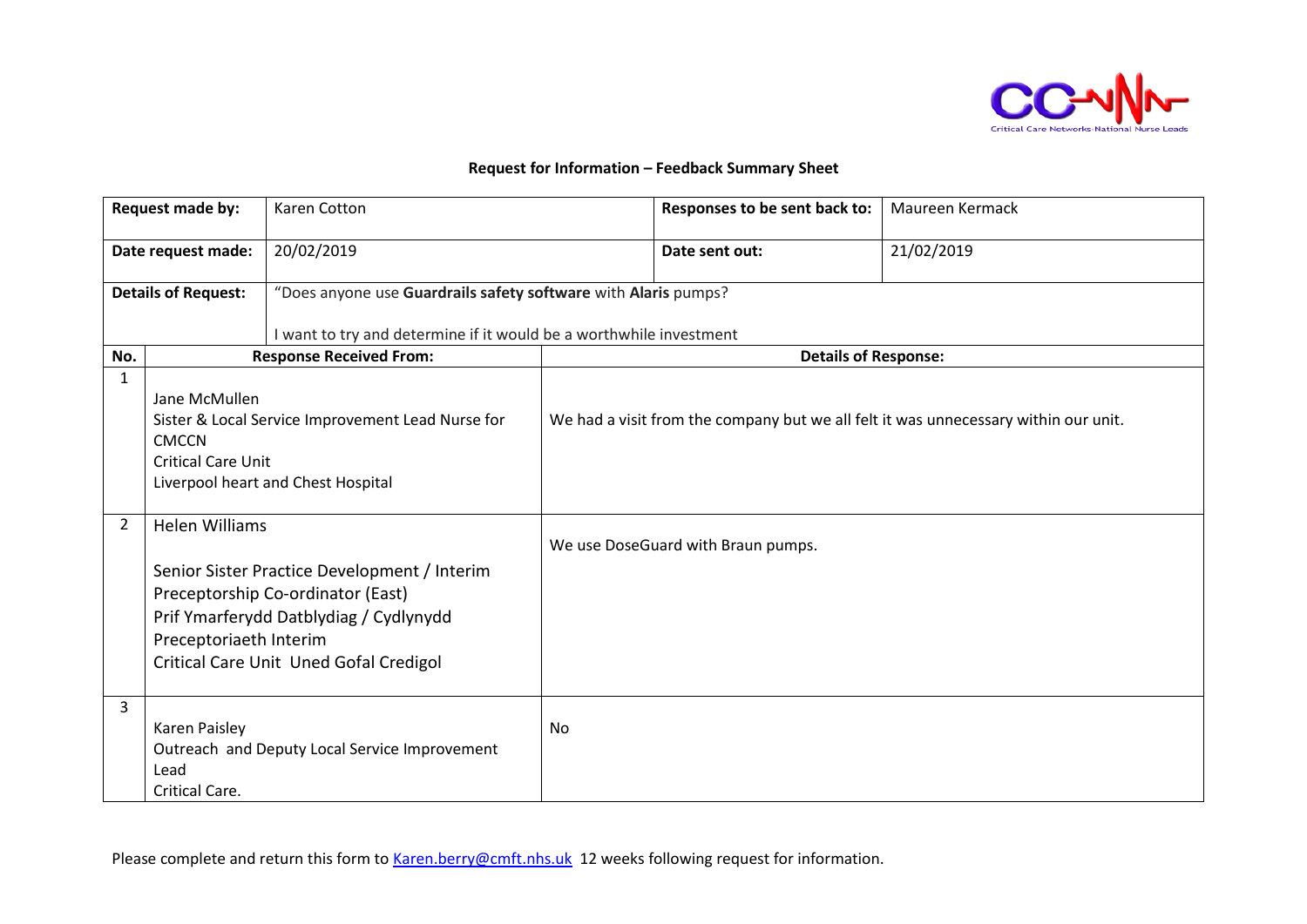

|                | Southport and Formby District General Hospital<br>Tel 01704 704218<br>Email kpaisley@nhs.net                                                                                                                         |                                                                                                                                                                                                                                                                                                                                                                                                                                                                                                                                                                                                                                                                                           |
|----------------|----------------------------------------------------------------------------------------------------------------------------------------------------------------------------------------------------------------------|-------------------------------------------------------------------------------------------------------------------------------------------------------------------------------------------------------------------------------------------------------------------------------------------------------------------------------------------------------------------------------------------------------------------------------------------------------------------------------------------------------------------------------------------------------------------------------------------------------------------------------------------------------------------------------------------|
| 4              | Dr Lee R Cutler RN, BSc(Hons), MA(Ed), DMedSci<br>Consultant Nurse/Lead nurse - Critical care services<br>Doncaster and Bassetlaw Hospitals NHS FT<br>Lee.cutler@nhs.net<br>Mob: 07786807187<br>Twitter: @LeeRCutler | We have had this for a few years & we think it has improved safety and reduced errors.<br>No quantitative data to share - just our opinion.                                                                                                                                                                                                                                                                                                                                                                                                                                                                                                                                               |
| 5              | Jen Smyth.<br>Senior Pharmacist, Critical Care.<br>myNEWT Guides - a little information goes a long way<br>Editor of The NEWT Guidelines Website.<br>Wrexham Maelor Hospital.                                        | We looked into this some years ago and eventually decided that the product was not (at that<br>time) safe for use here. Opinions might differ by now (we now have DoseGuard, and<br>although it has many of the same problems, I wasn't able to prevent its partial introduction),<br>and no doubt the system will have been updated quite a lot since we last saw it.                                                                                                                                                                                                                                                                                                                    |
| 6              | Simon<br><b>Blackpool Teaching Hospitals</b>                                                                                                                                                                         | We here at Blackpool Victoria Hospital General ICU don't use the Alaris pumps but we do use<br>the BBraun pumps.<br>All our pumps are critical care specific and are not used outside our area. They have been<br>programme with our specific drugs and have guardrails as standard.<br>One downside is that staff can choose not to use the drugs programmed and run it as a 'free<br>run' pump which we actively discourage. Also sometimes there is a requirement to go past<br>the guardrail and give higher boluses than the pump will allow, occasionally causing<br>problems. Generally though they are a good idea and prevent staff from making mistakes<br>with administration. |
| $\overline{7}$ | <b>Mark Williams-Jones</b><br>Uwch Nyrs Gofal Argynfyngol<br><b>Senior Nurse Critical Care</b><br>Gofal Argynfyngol                                                                                                  | We used the system for some years very good as a guard to correct dosing therapy to<br>patients. Quite useful governance back up if you need to look at what went on during a<br>patient stay. It makes the practitioner think a little bit more when loading syringes to the<br>system dose selection etc. We don't use Alaris now we were forced to change to Braun as a                                                                                                                                                                                                                                                                                                                |

Please complete and return this form to [Karen.berry@cmft.nhs.uk](mailto:Karen.berry@cmft.nhs.uk) 12 weeks following request for information.